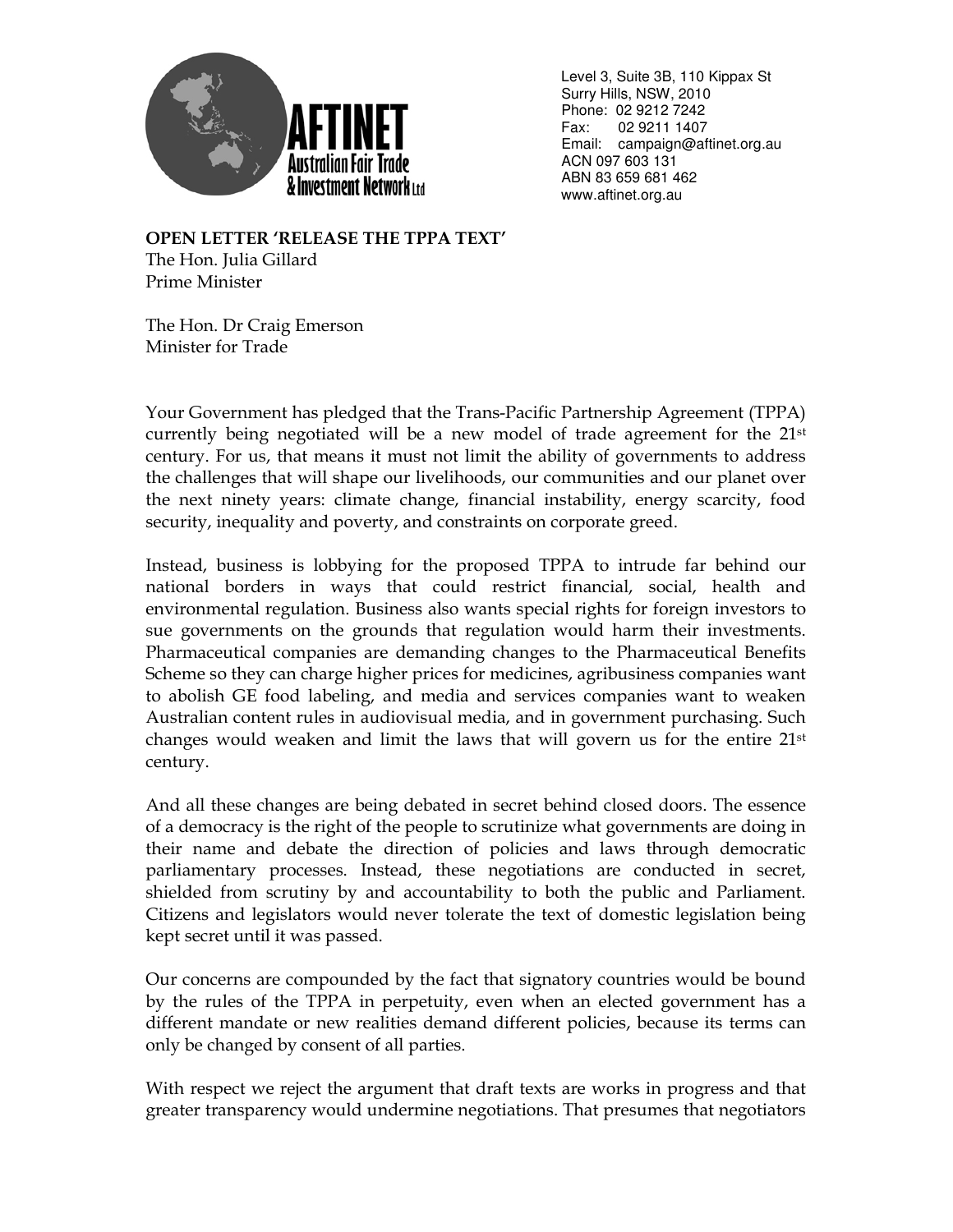are discussing policies that would not survive the sunshine of scrutiny by the full diversity of interests that they have a duty to serve. If the politicians who set the negotiating mandate and the negotiators who draft the text cannot convince the populace through robust, open and informed debate, they should not proceed.

Enhanced transparency in the TPPA process has many benefits. A more diverse array of informed observers with access to text can safeguard against errors and the risks posed by limited understanding of the possible consequences of proposals. An open process could also dispel current suspicions and build confidence among the public and parliamentarians that TPPA talks will indeed replace the past trade pact models through which benefits and privileges were bestowed on various special interests and large multinational firms to the detriment of the many in signatory countries.

Even the practicability argument for secrecy has been dispelled by recent practice. TPPA countries were involved in negotiations of the recently completed Anti-Counterfeiting Trade Agreement (ACTA) for which draft text was widely circulated. An even more compelling precedent is the practice of the 153-member World Trade Organization (WTO), which now posts country documents and negotiating texts on websites for scrutiny. All the countries involved in the TPPA negotiations are WTO members.

If TPPA talks are truly intended to produce a new model, then we need a negotiating process that can evaluate the costs and benefits of various positions that are being proposed. We are therefore making the following demands of the TPPA negotiators collectively:

- 1) The TPPA parties collectively establish a public website on which government and civil society organizations can post information and participate as equals in a dialogue and debate;
- 2) Post the composite draft text of each chapter as it is completed to open them to expert and public scrutiny;
- 3) Post countries' position papers on specific subjects that are tabled in each phase of the negotiations;
- 4) Guarantee that all civil society has equal access to information and engagement with the process.

We fear that failure to agree to such transparency will discredit the TPPA negotiating process and deprive it of the goodwill needed from people and parliamentarians to make it work for the 21<sup>st</sup> century.

**Sincereley** 

Australian Fair Trade and Investment Network (AFTINET) Australian Council of Trade Unions (ACTU)